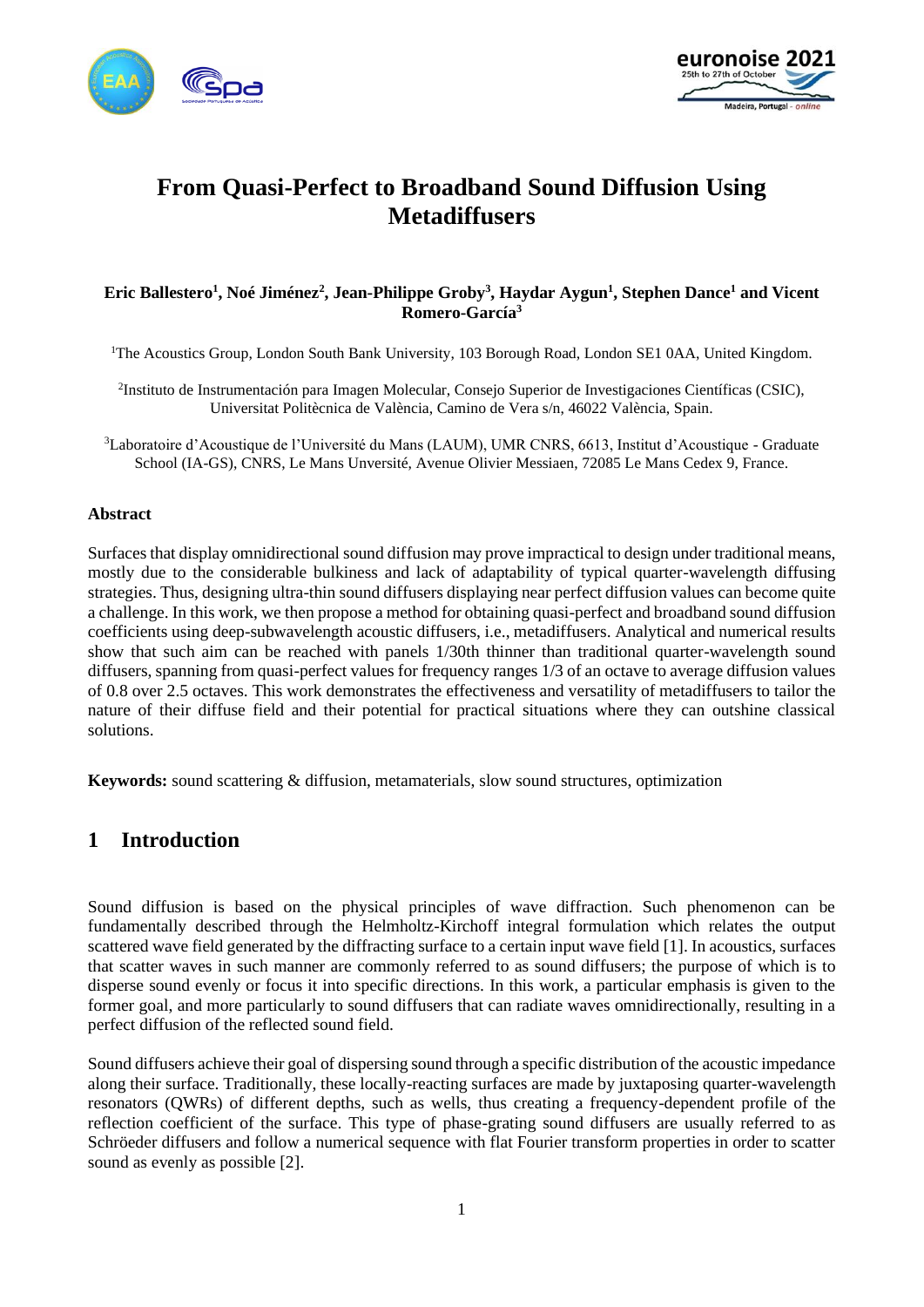

However, this strategy often results in sizeable structures for large wavelengths, as the maximum phase shift of the reflection coefficient occurs at  $L = c_0/4f$ , where f is the working frequency, L is the depth of the OWR, and  $c_0$  is the speed of sound in air. This size limitation, along the fact that QWRs do not offer a great tunability of the magnitude and phase of the reflection coefficient limit the use of Schroeder diffusers in situations where a greater adaptability is required for the magnitude and phase behaviour of the structure.

## **2 Metadiffusers: deep-subwavelength sound diffusers**

Through the last decades, various solutions have been proposed in order to palliate with the bulkiness of Schröeder diffusers for low frequencies. Lately, metamaterial-inspired strategies for designing metasurfaces presenting simultaneously efficient diffusion properties and deep-subwavelength dimensions (i.e., dimensions much smaller than the working wavelength) have started to be proposed as well [\[3\].](#page-4-2) Here, this study focuses on the concept of metadiffusers [\[4\].](#page-4-3)

Metadiffusers are rigidly backed slotted panels based on slow-sound metamaterials, where each slit is loaded by an array of Helmholtz resonators (HRs). That way, strong dispersion is introduced and the effective sound speed inside each slit is drastically reduced in the low frequency regime. This causes the quarter-wavelength resonance to be shifted into the deep-subwavelength regime, therefore strongly reducing the effective thickness of the panel. The geometry variables of each metadiffuser design can be calculated following an optimization procedure for replicating the reflection coefficient profile corresponding to a given numerical sequence at a particular frequency. As such, many designs were proposed based on numerical sequences that already exist for traditional diffusers. Recently, the diffusion characteristics of a 3D-printed quadratic residue metadiffuser (QRM) were experimentally measured and compared to analytical and numerical results [\[5\],](#page-4-4) where good agreement was found.

However, the potential for metadiffusers to present omnidirectional sound scattering, referred here as perfect diffusion, has yet to be evaluated and discussed. That is why we present in this work a method for maximizing quasi-perfect diffusion (QPD) of sound in both narrow and broad frequency bands based on metadiffusers.

The scattered sound pressure distribution over a reflecting surface can be usually described by a Fourier transform of the complex reflection coefficient. In such case, following Fraunhofer's diffraction theory as an approximation of the Helmholtz-Kirchhoff integral equation, the far-field scattered pressure distribution at normal incidence,  $p_s(\theta, \phi)$ , of a reflecting rectangular surface with a spatially-dependent reflection coefficient,  $R(x, y)$ , of size 2*a* and 2*b* in the *x* and *y* directions, respectively, can be calculated using the Fraunhofer integral

$$
p_{s}(\theta,\phi) = \int_{-a}^{a} \int_{-b}^{b} R(x,y)e^{ik(x\sin\theta\sin\phi + y\sin\theta\cos\phi)}dx dy
$$

where  $\theta$  and  $\phi$  are the elevational and azimuthal angles, respectively.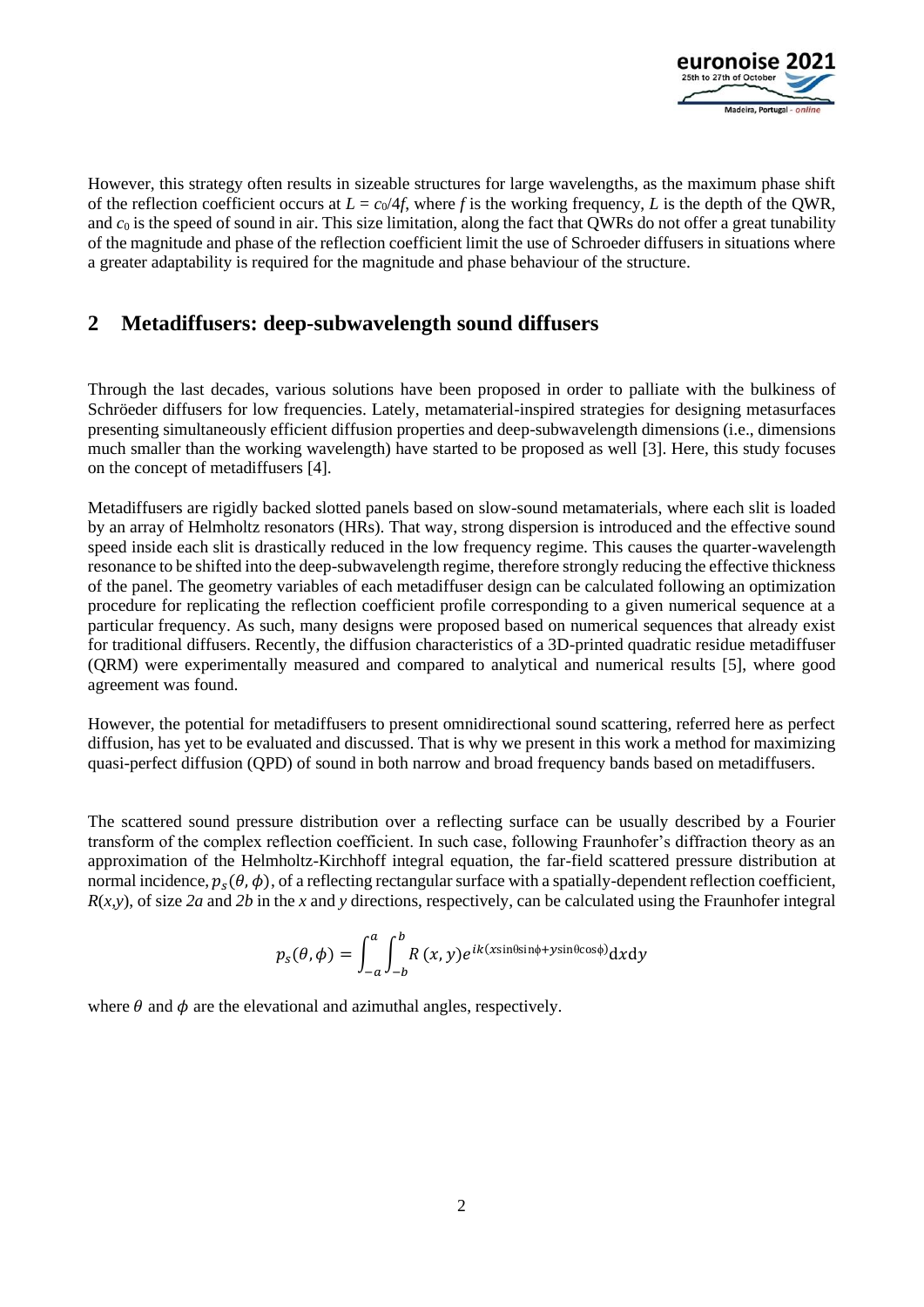

The diffusion coefficient of a surface rates the uniformity of the aforementioned scattered sound field. The directional diffusion coefficient,  $\delta_{\psi}$ , produced when a sound diffuser is illuminated by a plane wave at incident angle  $\psi = (\theta', \phi')$  (primed superscripts denoting incident angles) can be estimated from the hemispherical distribution

$$
\delta_{\psi} = \frac{\left( [I_s(\theta, \phi) dS]^2 - [I_s^2(\theta, \phi) dS] \right)}{\left( I_s^2(\theta, \phi) dS \right)}
$$

where  $I_s(\theta, \phi) \propto |p_s(\theta, \phi)|^2$  is proportional to the scattered intensity. The integration is performed over a hemispherical surface  $(-\pi/2 \le \theta \le \pi/2)$  and  $(0 \le \phi \le 2\pi)$ , where  $dS = d\theta d\phi$ . This coefficient must be normalized to that of a plane reflector,  $\delta_{flat}$ , so as to eliminate the diffracting effect caused by the finite size of the structure, i.e,  $\delta_{n,\psi} = (\delta_{\psi} - \delta_{flat}/1 - \delta_{flat})$ . We analyse here the 2D case of a normal plane wave incidence in the elevational plane only, i.e.,  $\delta_{n, w} \equiv \delta_0$ .

The analytical surface reflection coefficients required to calculate the far-field sound scattering were obtained with the Transfer Matrix Method (TMM) [\[4\],](#page-4-3) which relates the acoustic pressures and normal particle velocities at the extremities of a one-dimensional acoustic system. Numerical simulations were computed using a Finite Element Method (FEM) in COMSOL Multiphysics®. The surface was installed at the centre of a circular domain filled with air surrounded by a concentric perfectly matched layer (PML) with a far-field boundary condition at the boundary of the air domain to simulate the radiation condition.

### **3 Quasi-perfect diffusion (QPD)**

Previous metadiffuser designs were optimizing the geometry of the metadiffuser in order to produce a a reflection coefficient profile fitting a particular numerical sequence at a certain frequency. Here, a different approach is proposed in order to reach QPD. Instead, we look for the geometry of the metadiffuser that directly maximizes the normalized diffusion coefficient at the target frequency. The optimization uses a constrained minimization algorithm where the cost function  $\epsilon = 1 - \delta_{n,b}(f)$  is minimized so that the normalized diffusion coefficient would tend to unity at the target frequency. A metadiffuser being composed of *N* slit unit cells of periodicity  $a_x = D/N$ , this results in a reflection coefficient profile along the *x* direction with *N* different values over the total length of the surface. By optimizing the geometry of such metadiffuser, i.e., the widths and lengths of each slit and its constituting HRs, a phase profile for reaching QPD can thus be obtained with the aforementioned methodology.



*Figure 1:* (a) Geometry of a quasi-perfect diffusion (QPD) metadiffuser design made of 11 slits. (inset) Target phase of the reflection coefficient at 500 Hz. (b Far field scattered sound energy at  $f =$ 500 Hz for QPD-metadiffuser and a flat reference surface of the same width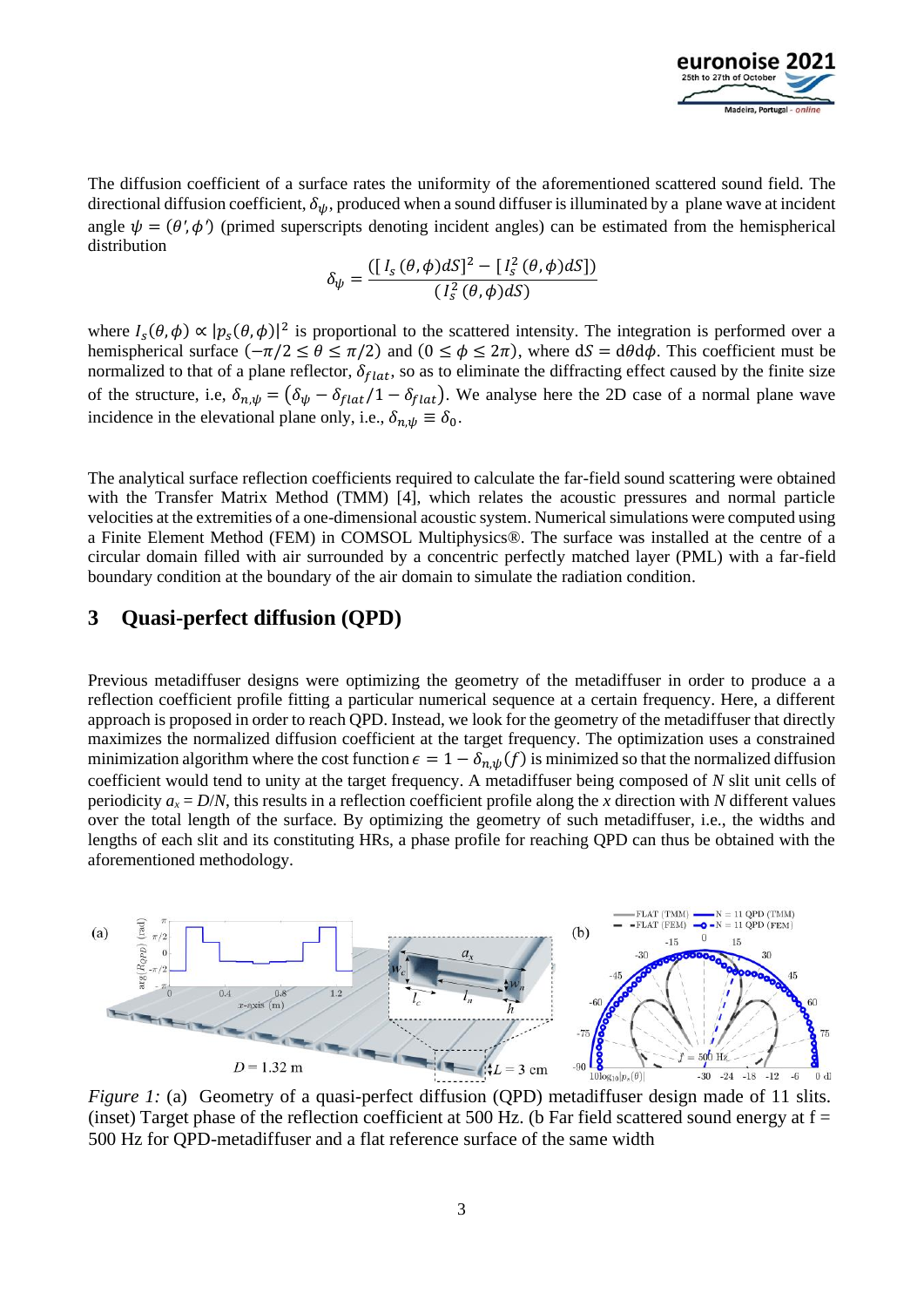

Figure 1(a) shows the geometry obtained from the optimization of an  $N = 11$  OPD-metadiffuser, with  $M = 1$ HR, lateral dimension  $D = 1.32$  m, and height  $L = 3$  cm, as well as the target phase of the reflection coefficient required for QPD at 500 Hz. The spatial Fourier transform of such a phase profile provides a constant scattered amplitude in space. A large panel width  $D = 1.32$  m has been taken here in order to avoid the low frequency diffraction regime that would otherwise occur at dimensions close to  $k \approx 0.7$ m at 500 Hz.

Figure 1(b) displays the scattered far-field for the same QPD-metadiffuser, where the magnitude of the normalized scattering obtained numerically at  $\theta \approx 17^{\circ}$  is -4 dB. The numerical polar distribution at other angles is otherwise quite uniform, resulting in high, quasi-perfect sound diffusion performance of  $\delta_{n,0} = 0.92$ , as opposed to the analytical value of  $\delta_{n,0} = 0.99$ .

## **4 From QPD to highly efficient broadband sound diffusion**

Starting from the optimization paradigm established for QPD, a more extended optimization scenario can be made for broadband sound diffusion performance. In such a case, broadband metadiffusers are designed by modifying the optimization cost function to account for normalized diffusion coefficients held between a low and high cut frequencies, i.e.,  $\epsilon = 1 - \delta_{n,0,ave}(n_f)$  where

$$
\delta_{n,0,avge}(n_f) = \int_{f_{low}}^{f_{high}} \delta_{n,0} \, df/n_f
$$

is the normalized diffusion coefficient averaged over  $n_f$  frequency samples. Thus, highly efficient broadband metadiffusers can be designed where the geometry constraints of the metadiffuser remain the same as



*Figure 2:* Normalized diffusion coefficients of various broadband metadiffuser designs for different frequency ranges.